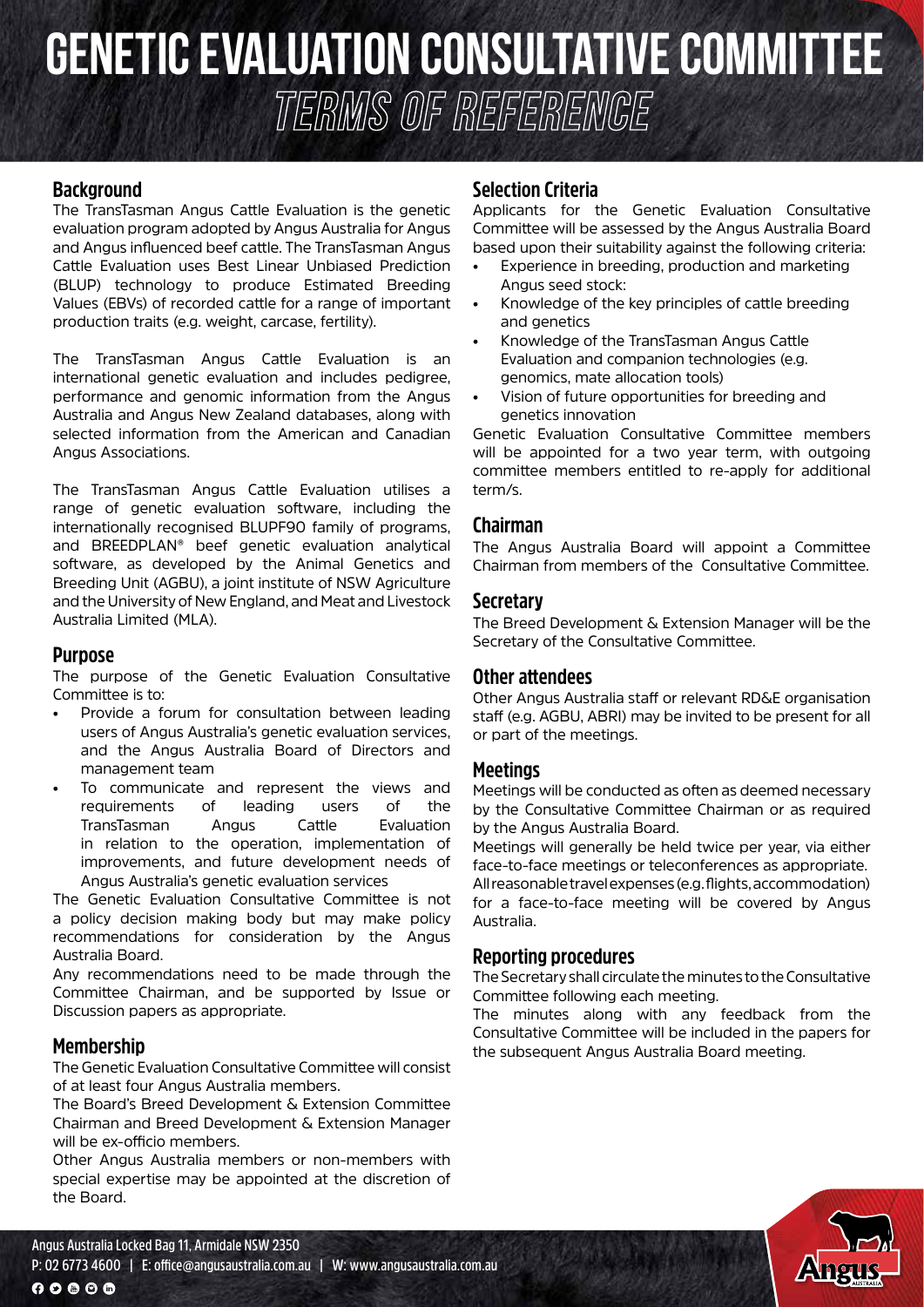# **ANGUS sire benchmarking program CONSULTATIVE COMMITTEE**

**TERMS OF REFEReNCE**

# **Background**

The Angus Sire Benchmarking Program (ASBP) is a major R&D initiative of Angus Australia with support from Meat & Livestock Australia (MLA) and industry partners.

The objective of the ASBP is to:

"Grow the phenotype and genotype reference population with contemporary Australian Angus animals, particularly on hard-to-measure traits, for enhanced genetic evaluation, collaborative research and innovative development."

#### **Purpose**

The purpose of the Angus Sire Benchmarking Program Consultative Committee is to provide guidance to the Angus Australia Chief Executive Officer and Strategic Projects Manager in developing policies, strategies and plans relating to the Angus Sire Benchmarking Program (ASBP) which are consistent with the Angus Australia Strategic Plan. The specific duties of the committee, which are in line with the ASBP Objectives, include:

- Reviewing the overall operations and progression of the ASBP and where required, provide recommendations to the Board.
- Considering ASBP related proposals and where appropriate, recommend them to the Board.

# **Membership**

The Committee will consist of:

- At least 3 x bull owner representatives
- At least 1 x cow herd representatives
- 1 x feedlot representative (e.g. Rangers Valley)
- 1 x co-funding body representative (e.g. MLA)

The Angus Australia Board may appoint other members at its own discretion from among the Society's Membership or non-members with special expertise.

The Angus Australia Board Chairman, Chief Executive Officer, Strategic Projects Manager and ASBP Project Officer will be ex-officio members of the Committee.

# **Selection Criteria**

Applicants for the Angus Sire Benchmarking Program Consultative Committee will be assessed by the Strategic Projects Committee based upon their suitability against the following criteria:

• Involvement in the Angus Sire Benchmarking Program (e.g. Bull nominations).

- Knowledge and understanding of the objectives of the Angus Sire Benchmarking Program.
- Experience in the guidance of research projects in livestock production.
- Vision of future opportunities for Angus Sire Benchmarking Program.

Angus Sire Benchmarking Program Consultative Committee members will be appointed for a two year term, with outgoing committee members entitled to reapply for additional term/s.

#### **Chairman**

The Angus Australia Board will appoint a Committee Chairman from members of the Consultative Committee.

#### **Secretary**

The Angus Australia Strategic Projects Manager will be the Secretary of the Consultative Committee.

#### **Other attendees**

Other Angus Australia staff or relevant R&D organisation staff (e.g. AGBU, CSIRO, DPI) may be invited to be present for all or part of the meetings.

#### **Meetings**

Meetings will be conducted as often as deemed necessary by the Consultative Committee or as required by the Angus Australia Board.

These will generally occur twice per year via teleconference and once by a face-to-face meeting.

All reasonable travel expenses (e.g. flights, accommodation) for a face-to-face meeting will be covered by Angus Australia.

#### **Reporting procedures**

The Secretary shall circulate the minutes to the Consultative Committee following each meeting.

The minutes and any recommendations will be included in the papers for the subsequent Board meeting following the Consultative Committee meeting.